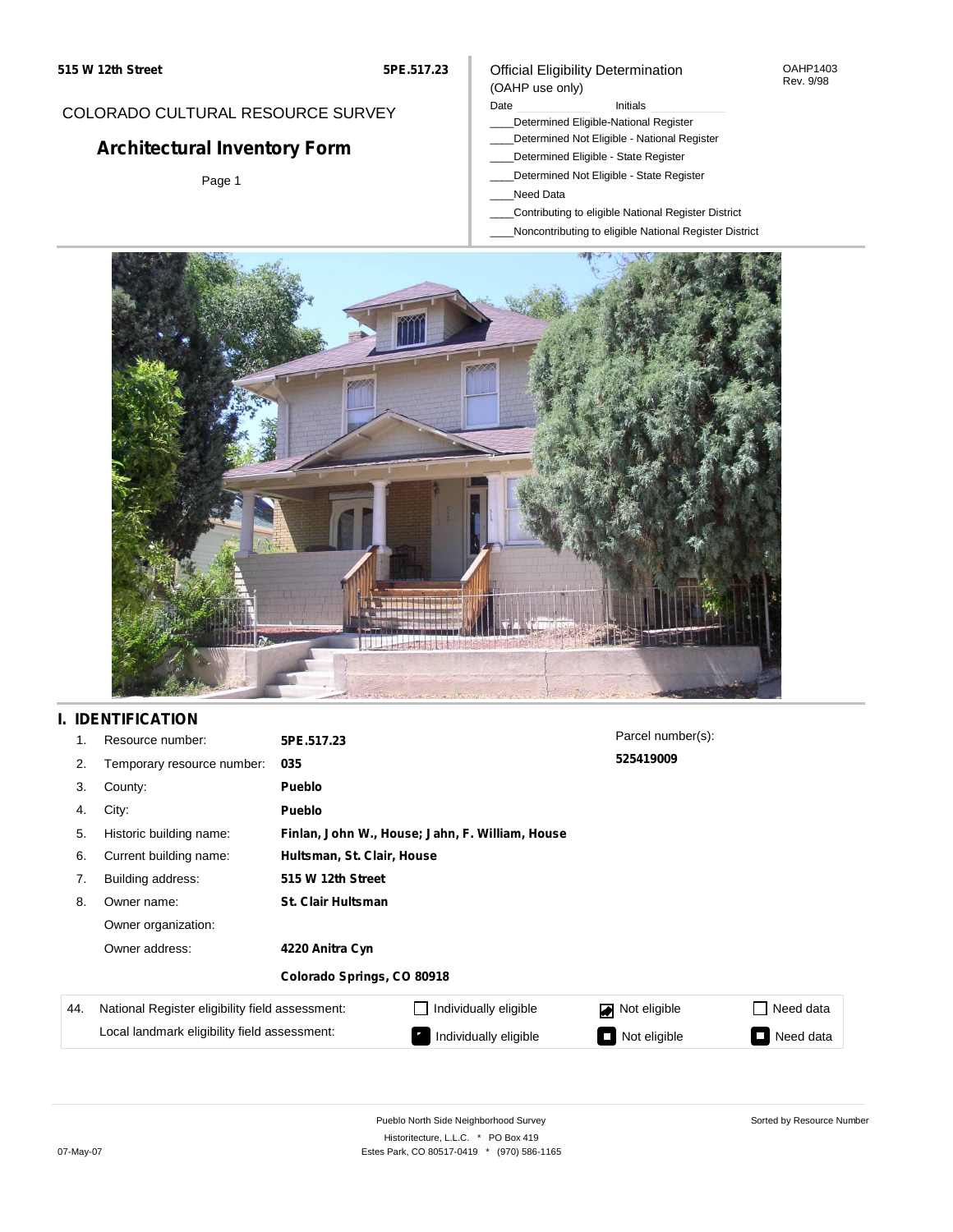Page 2

### **II. GEOGRAPHIC INFORMATION**

| 9.  | P.M.<br>6th         | Township:<br><b>20S</b>                                       | 65W<br>Range:             |
|-----|---------------------|---------------------------------------------------------------|---------------------------|
|     | 1/4<br><b>NW</b>    | of <b>SE</b><br>of <b>NW</b><br>1/4<br>1/4<br><b>SE</b><br>of | of Section<br>25<br>1/4   |
| 10. | UTM reference zone: | 13                                                            |                           |
|     | Easting:            | 533804                                                        | Northing:<br>4236545      |
| 11. | USGS quad name:     | <b>Northeast Pueblo</b>                                       | 7.5<br>Scale:             |
|     | Year:               | 1961 (Photorevised 1970 and<br>1974)                          |                           |
| 12. | $Lot(s)$ :          | Lot 12; Block 37                                              |                           |
|     | Addition:           | <b>County Addition</b>                                        | Year of addition:<br>1869 |

13. Boundary description and justification:

The boundary, as described above, contains but does not exceed the land historically associated with this property.

П Metes and bounds exist:

### **III. ARCHITECTURAL DESCRIPTION**

| 14. | Building plan (footprint, shape):    | <b>Irregular Plan</b>                |                       |
|-----|--------------------------------------|--------------------------------------|-----------------------|
|     | Other building plan descriptions:    |                                      |                       |
| 15. | Dimensions in feet (length x width): | 1,136 square feet                    |                       |
| 16. | Number of stories:                   | 2                                    |                       |
| 17. | Primary external wall material(s):   | <b>Wood/Shingle</b><br><b>Brick</b>  | Other wall materials: |
| 18. | Roof configuration:                  | <b>Hipped Roof/Cross Hipped Roof</b> |                       |
|     | Other roof configurations:           |                                      |                       |
| 19. | Primary external roof material:      | <b>Asphalt Roof/Composition Roof</b> |                       |
|     | Other roof materials:                |                                      |                       |
| 20. | Special features:                    | Fence                                |                       |
|     |                                      | Chimney                              |                       |
|     |                                      | Porch                                |                       |
|     |                                      | <b>Roof Treatment/Dormer</b>         |                       |

#### 21. General architectural description:

Oriented to the south, this house rests on a foundation of buff-colored, random sandstone ashlar, with raised, beaded mortar. Gray-painted, square-cut wood shingles clad most wall surfaces. A yellow-brick veneer covers the exterior walls of the first story, the southeast corner, of which, is canted beneath the second story. Windows are double-hung sash, with the upper sash **hosting diamond-shaped glazing, over a single-light bottom sash. These windows have white-painted wood frames and** surrounds. Those that open within brick portions of the house have rock-faced, white-painted sandstone sills and lintels. An awning or hopper window, with the same glazing as the upper sashes, dominates the face of a hipped-roof dormer protruding from the roof's south slope. A hipped-roof porch extends across the entire front (south) façade. It has shingle-covered kneewalls. The porch supports, which rest on the kneewall, are white-painted, wood, Tuscan columns. The easternmost bay of the porch, which is smaller than the two other bays west of it, is enclosed with 1-over-1-light, double-hung sash windows, with white-painted wood frames. Approaching the porch just east of center are wood steps. Corresponding to the center of the porch rather than situated directly over the steps is a pediment. The principal doorway opens east of center in the asymmetrical façade. It hosts an ornate, glass-in-wood-frame door, with an oval-shaped light. West of the door is a sidelight featuring ovalshaped, leaded glass. The same glass appears in the transom spanning the door and sidelight. A shorter, arched doorway

Sorted by Resource Number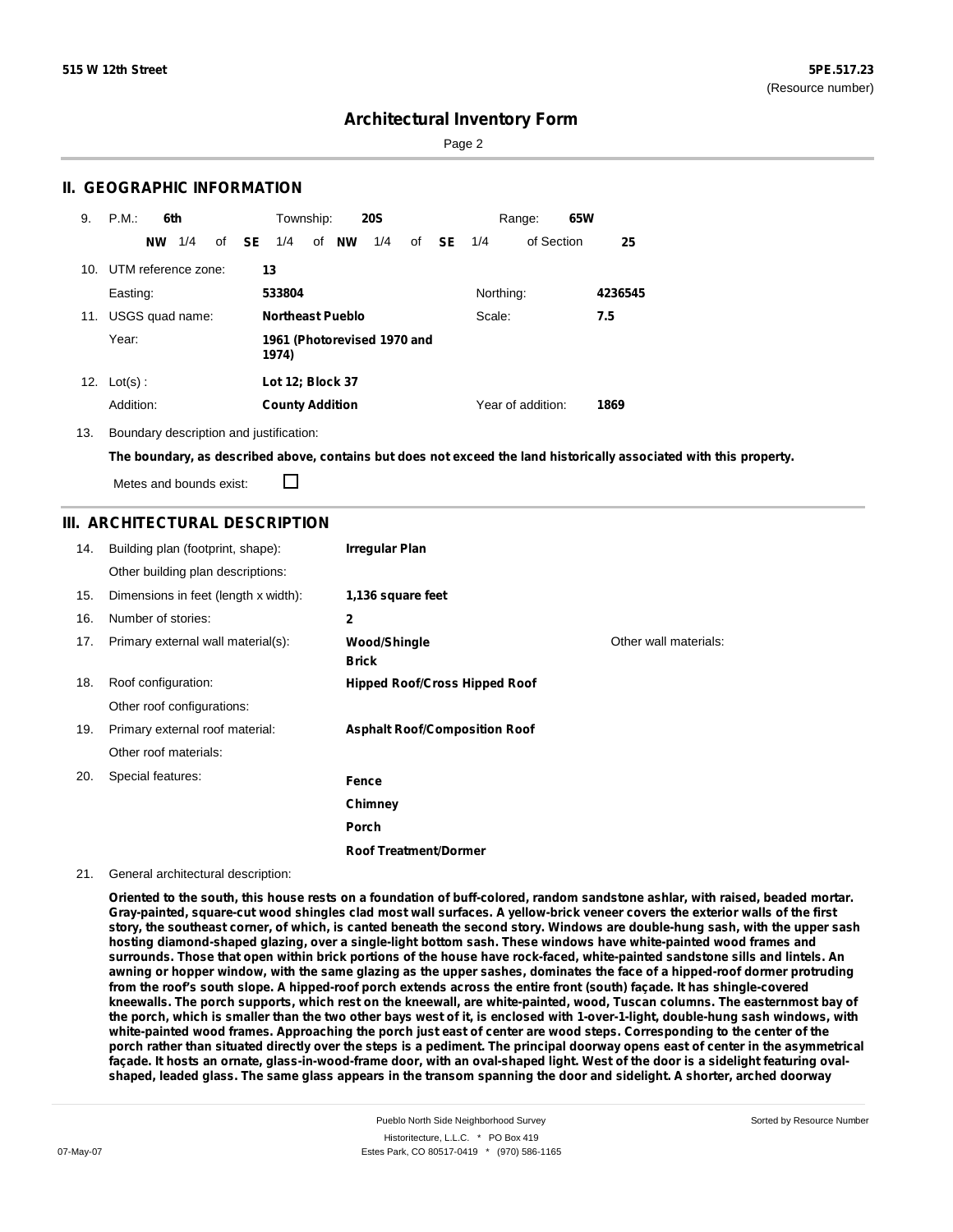Page 3

opens on the west side of the façade. Another doorway opens on the east end of the rear (north) elevation. It hosts a white**painted, 3-panel, 1-light, glass-in-wood-frame door, opening behind a white-painted, wood-frame screen door. This doorway** provides access to a small, covered patio. This shed-roofed structure consists of black, wrought-iron supports and a roof of translucent, corrugated fiberglass sheets. Brown, interlocking asphalt shingles cover the cross-hipped roof, and the rafter ends are exposed beneath the broadly overhanging eaves. A yellow-brick hearth and chimney is engaged to the west elevation, **south of center.**

22. Architectural style: **Late 19th And 20th Century Revivals**

Other architectural styles:

Building type:

**Foursquare**

23. Landscape or special setting features:

This property is located on terrain sloping steeply downward from north to south, with an elevation of around 4,700 feet above mean sea level. The neighborhood features modest, one- and two-story houses. This property is located on the north side of West 12th Street, an east-west-oriented thoroughfare. It is situated between 511 West 12th Street, to the east, and 517 West 12th Street, to the west. A gravel-covered strip separates the buff-colored sandstone sidewalk from the street. Mulch covers the front yard, which is terraced into 2 levels hosting large cedars. Retaining the lower level is a sandstone wall; a concrete wall, **capped by a wrought-iron fence, holds the upper level. A wood privacy fence surrounds the back yard.**

### **IV. ARCHITECTURAL HISTORY**

| 25. | Date of Construction:  | Estimate:                                                                                                                         | Actual: | 1909                                                                                          |
|-----|------------------------|-----------------------------------------------------------------------------------------------------------------------------------|---------|-----------------------------------------------------------------------------------------------|
|     | Source of Information: | Pueblo County Office of Tax Assessor. Property information card [internet].                                                       |         |                                                                                               |
|     |                        | Pueblo City Directory. Pueblo, Co.; Salt Lake City; Kansas City, Mo.; and others: R.L. Polk &<br>Co. consulted 1886 through 2003. |         |                                                                                               |
| 26. | Architect:<br>unknown  |                                                                                                                                   |         |                                                                                               |
|     | Source of information: |                                                                                                                                   |         |                                                                                               |
| 27. | Builder:               | unknown                                                                                                                           |         |                                                                                               |
|     | Source of information: |                                                                                                                                   |         |                                                                                               |
| 28. | Original Owner:        | John W. Finlan                                                                                                                    |         |                                                                                               |
|     | Source of information: | Co. consulted 1886 through 2003.                                                                                                  |         | Pueblo City Directory. Pueblo, Co.; Salt Lake City; Kansas City, Mo.; and others: R.L. Polk & |
|     |                        | 141.                                                                                                                              |         | U.S. Census of 1920. Precinct 3, Pueblo, Pueblo County, Colorado. Series T625, roll 170, p.   |

29. Construction history:

According to Pueblo County tax records and other sources, this building was constructed in 1909. An analysis of the form, style, and materials corroborates this date. As it existed at the time of this survey, the building had not been notably altered since that time. However, photographs from a 1981 survey reveal that the front porch was entirely enclosed at that time, entered **at the center through sliding, plate-glass doors. In 1991, the owner removed these unhistorical features.**

30. Location: **original** Date of move(s):

#### **V. HISTORICAL ASSOCIATIONS**

| 31. | Original use(s):       | <b>Single Dwelling</b> |
|-----|------------------------|------------------------|
| 32. | Intermediate use(s):   | <b>Single Dwelling</b> |
| 33. | Current use(s):        | <b>Single Dwelling</b> |
| 34. | Site type(s):          | <b>Residence</b>       |
| 35. | Historical background: |                        |

<sup>24.</sup> Associated buildings, features or objects: **No associated buildings identified.**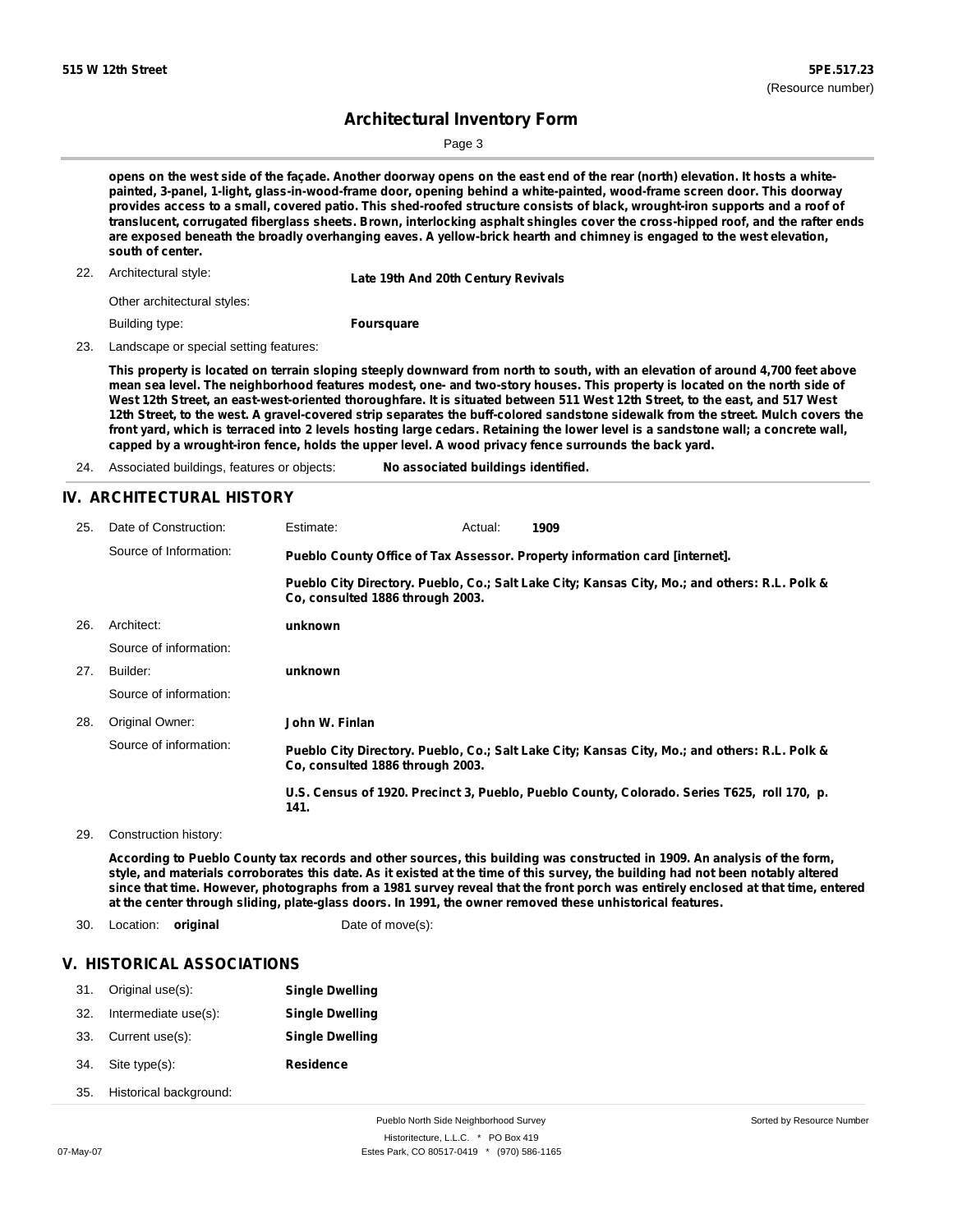Page 4

The original owner and resident of this house was one of the Pueblo area's merchant-entrepreneurs, John W. Finlan. He was born in Ontario, Canada, on August 28, 1858. He assisted his father on their Canadian farm until 1879, when John came to Colorado. His first three years in the state were spent mining at Leadville. He briefly dabbled in railroad construction before settling in Pueblo in 1888. His first 12 years in this city, John Finlan was an employee of the legendary Gallup Saddlery Company. After that, he was secretary and treasurer of the Pueblo Star-Journal newspaper for five years. Around 1905, Finlan and Samuel Taylor established the Taylor-Finlan Mercantile Company. After selling his interests in the Pueblo store, Finlan opened another mercantile business in Vineland in 1912. John Finlan married Margaret McDonald on February 9, 1892, and had **two daughters: Marie and Josephine. They resided in this house through at least 1920.**

In 1925, the owner and resident was another Pueblo merchant, grocer F. (Fred) William Jahn, Sr. By 1940, William's son, Fred W. Jahn, Jr., was the owner and resident. Like his father, Fred was also active in the grocery business and was a sales representative for Veteran's Gas and Service. With his wife, Myrtle Jahn, Fred had four sons: Frederick W., Richard N., Kenneth, and Donald Wayne. The Jahn family resided here until about 1950. Fred Jahn, Jr., died on May 25, 1981.

In 1950, the owner and resident was Mary Henderson. Prior to 1960, Joseph A. Menoskey purchased the property, residing here until his death on December 14, 1978. The property remained in the Menoskey family until after 1986, when Denise M. Fender purchased it. In 1991, Delfino F. and Bessie Trujillo purchased the property from Colorado National Bank. St. Clair Hultsman, the current owner, bought the house and lot from Mi T Investments, LLC, in 2000. He operates it as a rental unit.

#### 36. Sources of information:

**Pueblo County Office of Tax Assessor. Property information card [internet].**

**Pueblo City Directory. Pueblo, Co.; Salt Lake City; Kansas City, Mo.; and others: R.L. Polk & Co, consulted 1886 through 2003.**

**"Joseph A. Menoskey" [obituary]. Pueblo Star-Journal, 14 December 1978, p. 7A.**

**"Fred W. Jahn Jr." [obituary]. Pueblo Star-Journal, 27 May 1981, p. 15B.**

**Stone, Wilbur Fisk. History of Colorado, vol. II. Chicago: S.J. Clarke Publishing Co., 1918, p. 398.**

**Munch, J. Colorado Cultural Resource Survey, Architectural/Historical Component Form (no. 618), August 1981.**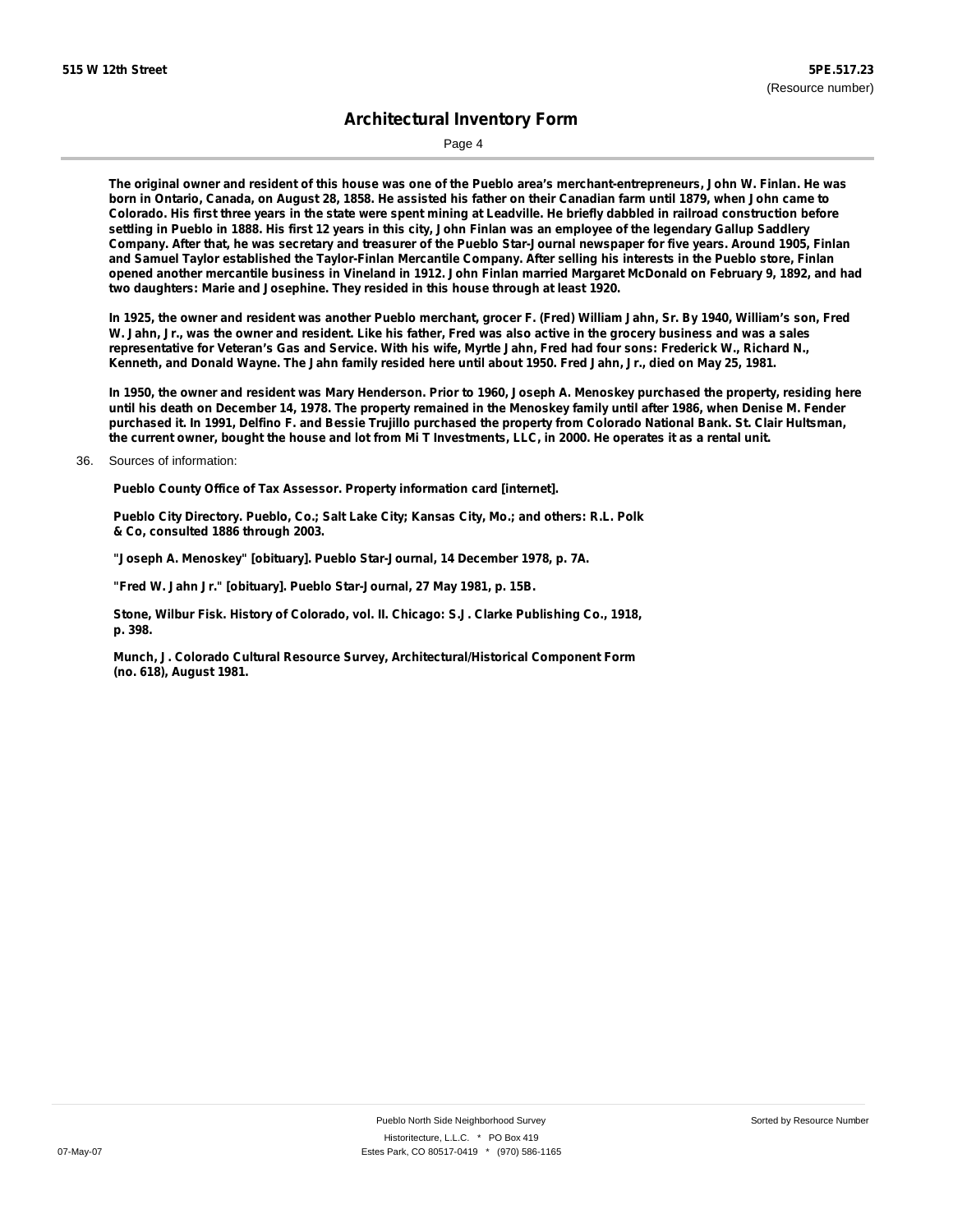Sorted by Resource Number

# **Architectural Inventory Form**

Page 5

|     | <b>VI. SIGNIFICANCE</b>                                                                                                                                                                                                                                                               |
|-----|---------------------------------------------------------------------------------------------------------------------------------------------------------------------------------------------------------------------------------------------------------------------------------------|
| 37. | Local landmark designation:<br>No<br>Yes $\Box$                                                                                                                                                                                                                                       |
|     | Designation authority:                                                                                                                                                                                                                                                                |
|     | Date of designation:                                                                                                                                                                                                                                                                  |
| 38. | Applicable National Register criteria:                                                                                                                                                                                                                                                |
|     | A. Associated with events that have made a significant contribution to the broad pattern of our history.                                                                                                                                                                              |
|     | B. Associated with the lives of persons significant in our past.<br>$\Box$                                                                                                                                                                                                            |
|     | C. Embodies the distinctive characteristics of a type, period, or method of construction, or represents the work<br>◙<br>of a master, or that possess high artistic values, or represents a significant and distinguished entity whose<br>components may lack individual distinction. |
|     | D. Has yielded, or may be likely to yield, information important in history or prehistory.                                                                                                                                                                                            |
|     | Qualifies under Criteria Considerations A through G (see manual).                                                                                                                                                                                                                     |
|     | Does not meet any of the above National Register criteria.                                                                                                                                                                                                                            |
|     | <b>Pueblo Standards for Designation:</b>                                                                                                                                                                                                                                              |
|     | <u>1a. History</u>                                                                                                                                                                                                                                                                    |
|     | Have direct association with the historical development of the city, state, or nation; or<br>$\overline{\phantom{a}}$ .                                                                                                                                                               |
|     | <u>1b. History</u>                                                                                                                                                                                                                                                                    |
|     | Be the site of a significant historic event; or<br>$\Box$                                                                                                                                                                                                                             |
|     | 1c. History<br>Have direct and substantial association with a person or group of persons who had influence on society.<br>$\overline{\phantom{a}}$                                                                                                                                    |
|     | 2a. Architecture                                                                                                                                                                                                                                                                      |
|     | Embody distinguishing characteristics of an architectural style or type; or<br>$\Box$                                                                                                                                                                                                 |
|     | 2b. Architecture                                                                                                                                                                                                                                                                      |
|     | Be a significant example of the work of a recognized architect or master builder, or<br>$\Box$                                                                                                                                                                                        |
|     | 2c. Architecture                                                                                                                                                                                                                                                                      |
|     | Contain elements of architectural design, engineering, materials, craftsmanship, or artistic merit which represent a<br>О<br>significant or influential innovation;                                                                                                                   |
|     | 2d. Architecture                                                                                                                                                                                                                                                                      |
|     | Portray the environment of a group of people or physical development of an area of the city in an era of history<br>$\Box$<br>characterized by a distinctive architectural style.                                                                                                     |
|     | 3a. Geography                                                                                                                                                                                                                                                                         |
|     | Have a prominent location or be an established, familiar, and orienting visual feature of the contemporary city, or<br>П                                                                                                                                                              |
|     | 3b. Geography                                                                                                                                                                                                                                                                         |
|     | Promote understanding and appreciation of Pueblo's environment by means of distinctive physical characteristics<br>or rarity; or                                                                                                                                                      |
|     | 3c. Geography                                                                                                                                                                                                                                                                         |
|     | Make a special contribution to Pueblo's distinctive character.<br>О                                                                                                                                                                                                                   |
|     | <b>Not Applicable</b>                                                                                                                                                                                                                                                                 |
|     | Does not meet any of the above Pueblo landmark criteria.<br>$\overline{\phantom{a}}$                                                                                                                                                                                                  |
| 39. | Area(s) of Significance:<br>Architecture                                                                                                                                                                                                                                              |
| 40. | Period of Significance:<br>1912                                                                                                                                                                                                                                                       |
| 41. | National:<br>Level of significance:<br>State<br>Local<br>$\overline{\phantom{a}}$<br>У.,                                                                                                                                                                                              |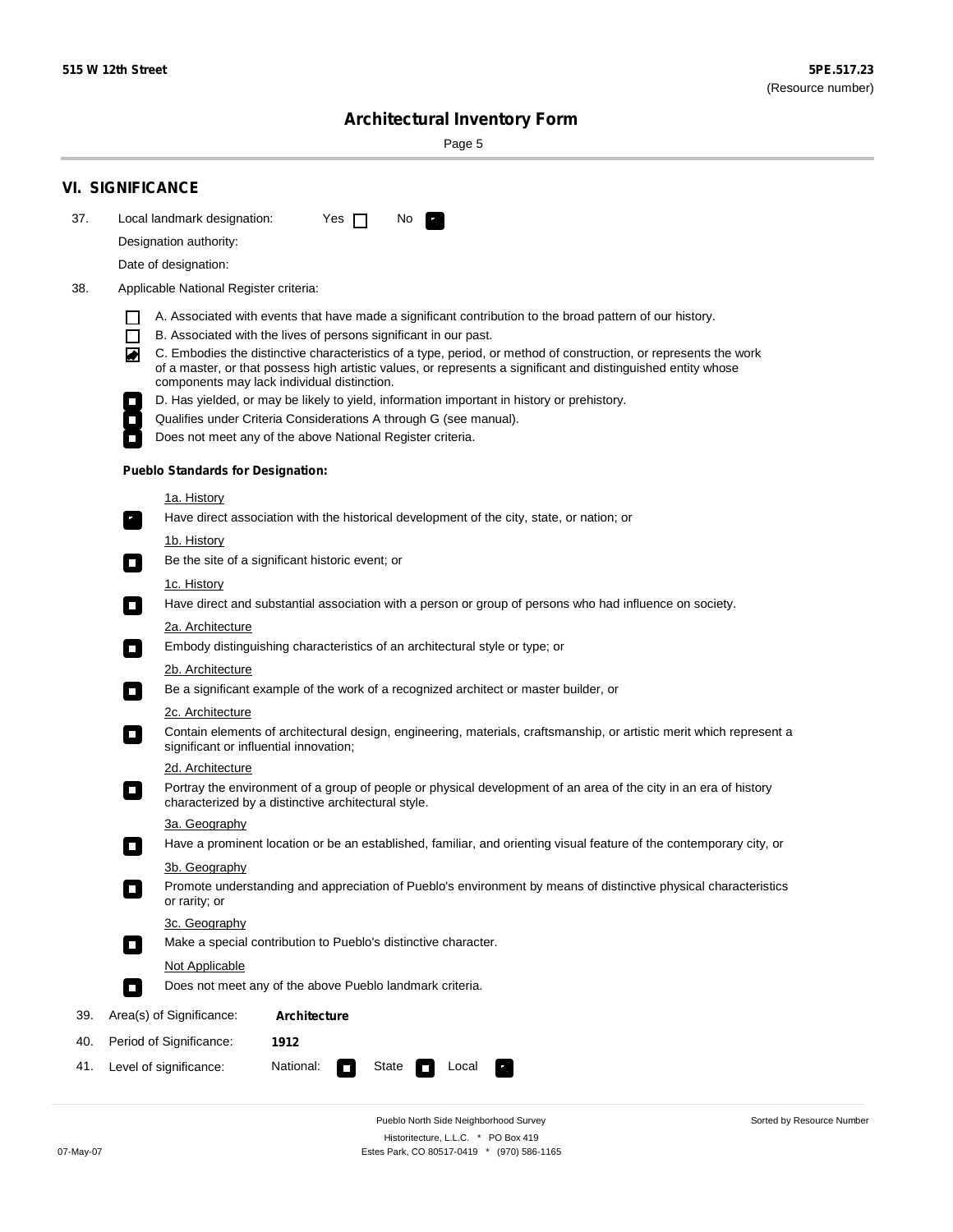Page 6

#### 42. Statement of significance:

This property is historically significant under Pueblo Local Landmark criterion 1A for its association with the development of **Pueblo's North Side Neighborhood, when more architecturally sophisticated buildings like this one joined the smaller,** plainer dwellings originally constructed here. It also represents the emerging merchant-entrepreneur class that settled here in late 19th and early 20th centuries. The property is significant under Local Landmark criterion 1C (important individuals) for its association with two prominent Pueblo merchants, John W. Finlan and F. William Jahn, Sr. As well, the house is **significant under National Register criterion C (Local Landmark criterion 2A--architecture) for representing a transition** between a classically inspired style and the Craftsman style, as applied to a foursquare. However, the levels of architectural and historical significance, combined with physical integrity, are not to the extent that this property would qualify for individual listing in the National Register of Historic Places or the Colorado State Register of Historic Properties. Nonetheless, because it represents historical patterns in this neighborhood particularly well and has a high level of physical integrity, it could be individually eligible as a City of Pueblo Landmark. The house is most likely a contributing resource **within any potential historic district.**

43. Assessment of historic physical integrity related to significance:

Constructed in 1912, this house exhibits a high level of physical integrity relative to the seven aspects of integrity as defined by the National Park Service and the Colorado Historical Society: location, setting, design, materials, workmanship, feeling, and association. Restorations in 1991 appear to have actually removed unhistorical features and improved the physical **integrity of this house.**

### **VII. NATIONAL REGISTER ELIGIBILITY ASSESSMENT**

**Individually eligible Not eligible** Not eligible **Need data** 44. National Register eligibility field assessment: Local landmark eligibility field assessment: Individually eligible **Not eligible** Not eligible **Not eligible** Need data  $\blacksquare$ No 45. Is there National Register district potential? Yes **In** 

**Pueblo's North Side Neighborhood represents the evolution of the city's professional middle and upper classes. Its diversity of architectural styles and forms directly represents the city's changing economic and cultural climates. As well, the neighborhood is distinctive because it appears to have evolved independently of the area's dominant industry, steel manufacturing.** Discuss:

> Yes Yes

No

 $N$ o  $N/A$ 

 $N/A$   $\Box$ 

If there is National Register district potential, is this building contributing:

46. If the building is in existing National Register district, is it contributing:

#### **VIII. RECORDING INFORMATION**

| 47. | Photograph numbers): | <b>CD-ROM Photo Disc: North Side Photos</b><br>File Name(s): 12thstw515                                                |
|-----|----------------------|------------------------------------------------------------------------------------------------------------------------|
|     | Negatives filed at:  | <b>Special Collections</b><br>Robert Hoag Rawlings Public Library<br>100 East Abriendo Avenue<br>Pueblo, CO 81004-4290 |
| 48. | Report title:        | <b>Pueblo North Side Neighborhood Survey</b>                                                                           |
| 49. | $Date(s)$ :          | 06/14/2005                                                                                                             |
| 50. | Recorder(s):         | <b>Adam Thomas</b>                                                                                                     |
| 51. | Organization:        | Historitecture, L.L.C.                                                                                                 |
| 52. | Address:             | <b>PO Box 419</b>                                                                                                      |
|     |                      | Estes Park, CO 80517-0419                                                                                              |
| 53. | Phone number(s):     | (970) 586-1165                                                                                                         |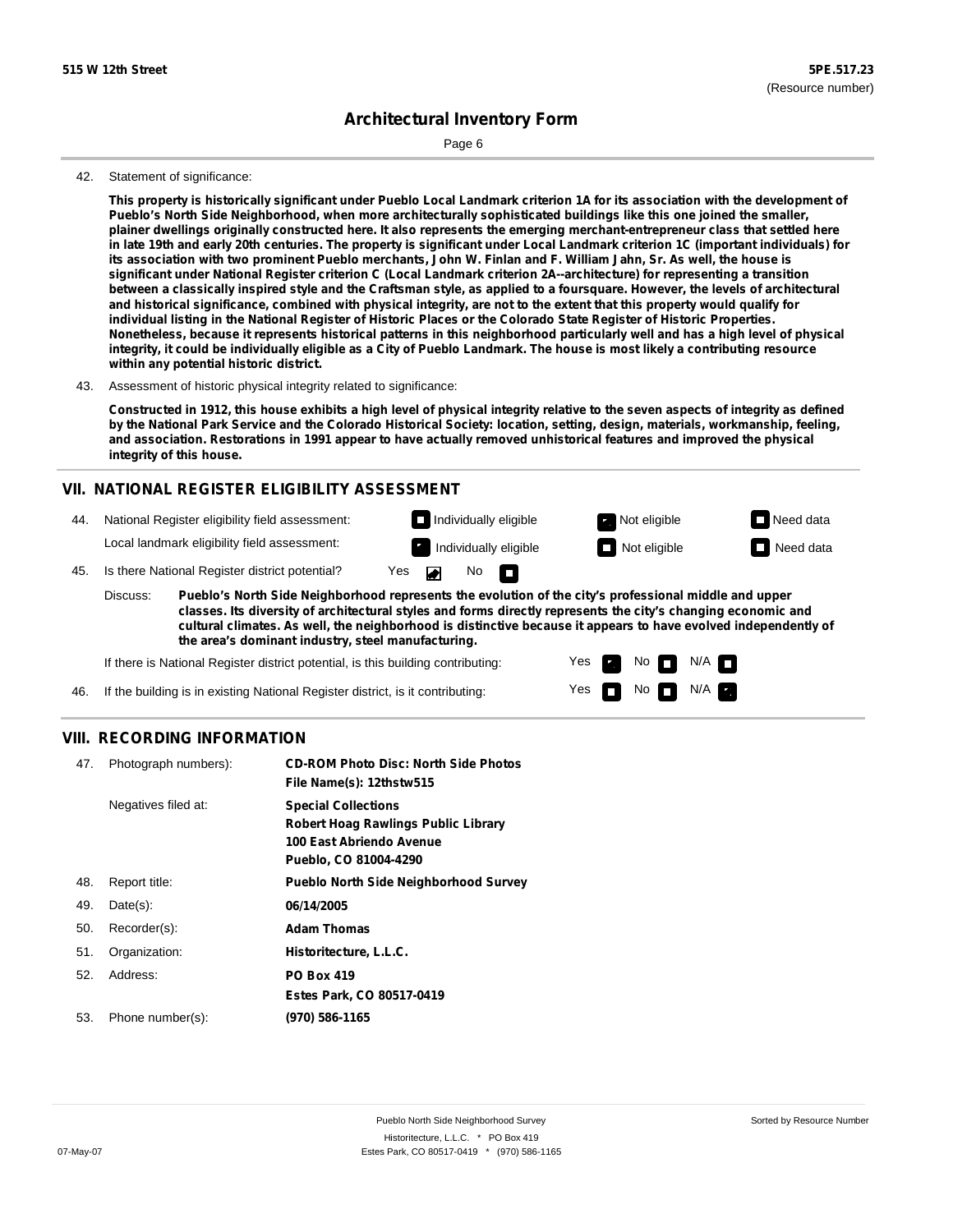Page 7